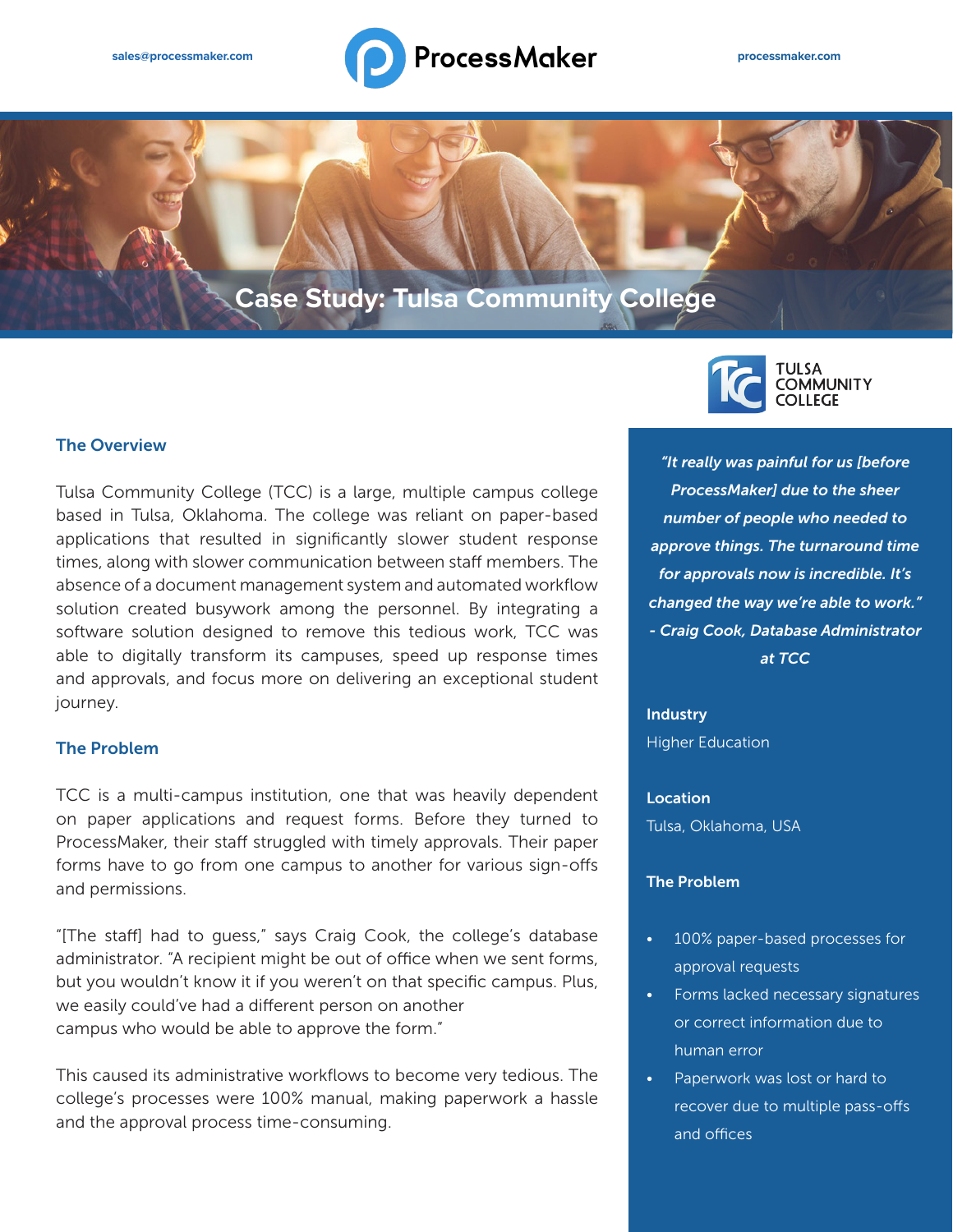*"Before ProcessMaker, I had to sign my name around 1,600 times. Everything was a paper process. It was a nightmare for me."* 

*- Craig Cook, Database Administrator at Tulsa Community College*

#### The Solution

TCC was relying on an interoffice mail system that ran twice a day, meaning forms had a four to five hour delay at best. Tulsa's multicampus organization, departments, faculty, and database administration needed a workflow solution strong enough to power its entire enterprise. With ProcessMaker, Tulsa could keep its existing solutions while taking advantage of the capabilities of its robust workflow platform. Best of all, ProcessMaker allowed Tulsa to seamlessly integrate its existing systems with the new platform to coordinate more movement across its workflows, a dynamic that is paramount to inter-departmental success.

"ProcessMaker is instant," Craig says. "Now, notifications go straight to people's phones. From an efficiency standpoint, ProcessMaker has greatly reduced our workload, decreased the time it took for approvals and feedback for documents, and it ended up being a perfect fit for us."

ProcessMaker seamlessly integrates with TCC's many systems, including:

- Finance
- Accounts Receivable
- Office of Advancement
- Human Resources
- Financial Aid
- Student Advisement
- Student Registration



*""The entire onboarding process was seamless from our standpoint," says Craig. "ProcessMaker does what we need it to do, and it's saved us so much time and resources."*



- Systems employees had to enter data into its primary ERP system's banner screens
- Instructors manually input course numbers and student IDs at Testing Centers

# The Solution

- Pre-populated forms to save on time, cost, and reduce paperwork
- Automatically populate goals and notes from previous years when doing appraisals
- Update and automate document management system (DMS) for quick approvals
- Digitization of exam forms for students testing
- Create an electronic signature capability for easy storage, transfer, and archive

#### The Results

- Processed over 7,000 cases in 6 months
- Employees can check their own leave balances and pending requests
- Smoother performance review process
- Prepopulated forms for easy reuse
- Electronic processes for graduation, testing, and administrative functions